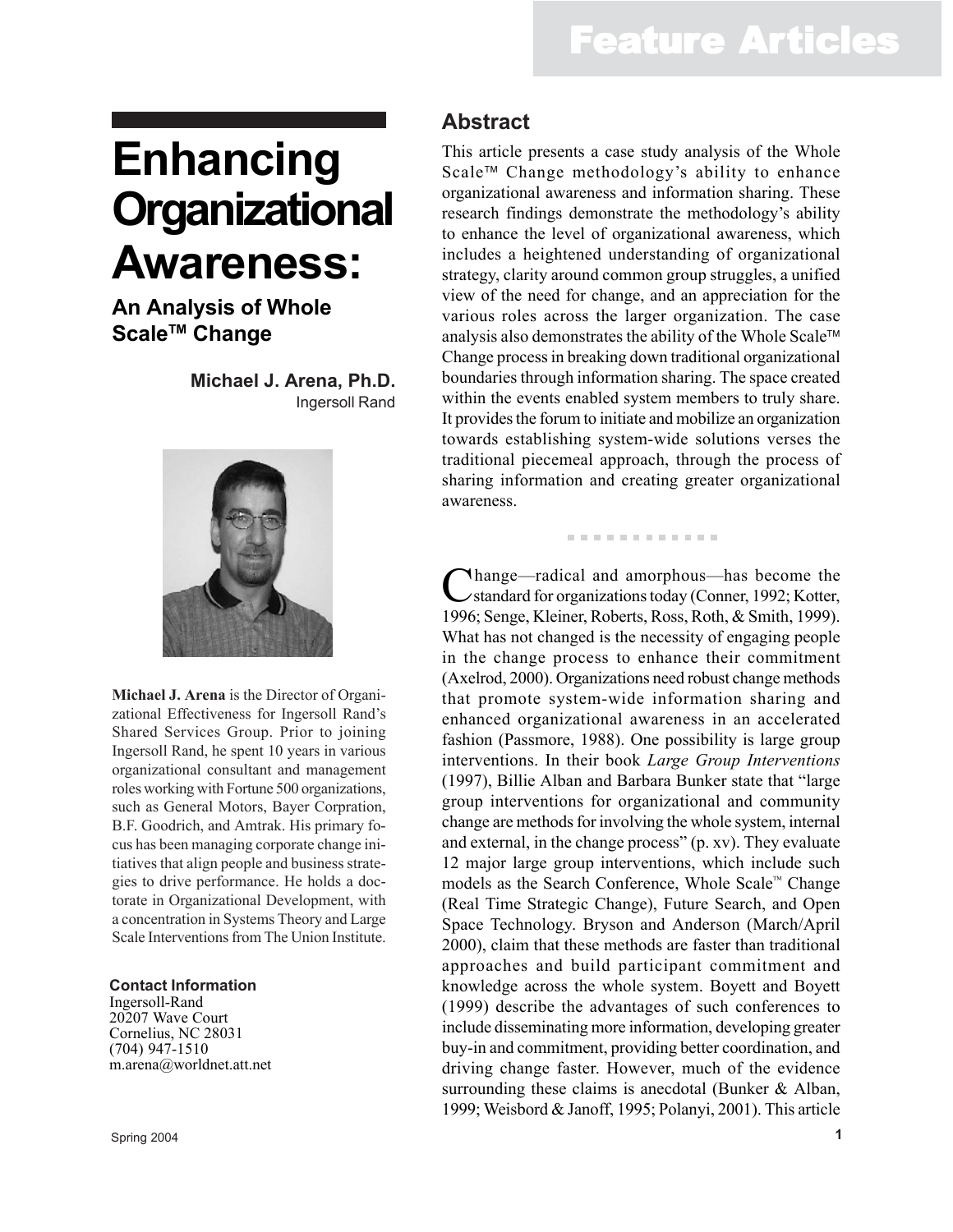presents a case study analysis within a major publishing organization of one of these approaches, the Whole Scale<sup> $M$ </sup> Change methodology.

### **Whole Scale Change**

Whole Scale<sup> $M$ </sup> Change methodology is used in a variety of applications such as strategic planning, work design, and culture change in which the whole system engages in the change process at a specific point in time (Jacobs, 1994). Kathleen Dannemiller created the large-scale approach during an experience with Ford Motor Company in the 1980s. These events have included as many as 2,000 people in the change process. Whole Scale<sup>™</sup> Change is a model that can be used for many purposes at various levels and at different stages of a change process. The primary intent is to create "critical moments" across the entire system and develop a "one-brain, one-heart" organization (Dannemiller et al., 2000). The intention of this research project was to evaluate the ability of the Whole Scale<sup> $M$ </sup> Change methodology in driving the strategic planning process for a large metropolitan newspaper company by enhancing organizational awareness through the process of sharing information.

#### **Methods**

Data collection vehicles included event observations, participant interviews, structured surveys, and objective performance evaluations. Over 80 people were engaged in the data collection process as part of one-on-one interviews or during one of eight focus-group sessions. The research focused on three primary stages that included organizational context, event observation, and post-event evaluation.

#### *Organizational Context*

Organizational context information was collected primarily during the event-planning stage of the Whole Scale<sup> $\mathbb{R}$ </sup> Change process, which included a two-day session, facilitated by Dannemiller Tyson Associate Consultants. The planning group represented 17 individuals from the various levels

and multiple functions within the organization. The focus of the session was to apply Whole Scale<sup> $<sup>m</sup>$ </sup> Change principles in the designing of an</sup> event. The output of the two-day session included an event vision, the guiding principles, and the event objectives.

#### *Event Observation*

As part of the Whole Scale<sup> $M$ </sup> Change events, I participated as a logistics team member to enhance my ability to observe the event mechanics. Within this role, I was able to observe individuals in the natural state of the Whole Scale™ Change process.

> To understand fully the complexities of many situations, direct participation in and observation of the phenomenon of interest may be the best research method . . . observational data, especially participant observation, permits the evaluation researcher to understand a program or treatment to an extent not entirely possible using only the insights of others obtained through interviews. (Patton, 1990, p. 25)

In my role as research observer, I took detailed field notes on the situation, behaviors, and actions observed. These notes acted as an important determinant for the qualitative analysis (Lofland, 1976).

During this stage, a pre-event survey was administered to evaluate the current state of the guiding principles. The survey was designed to evaluate each of the nine desired principles (Appendix A) that were established. There were two questions for each principle, and two general questions for a total of twenty. The survey was constructed to be as simple as possible, with no comment section available. A pilot test was conducted with the members from the event planning team. A sample guiding principle survey was provided to each of the 17 members and they critiqued the draft questions. They then provided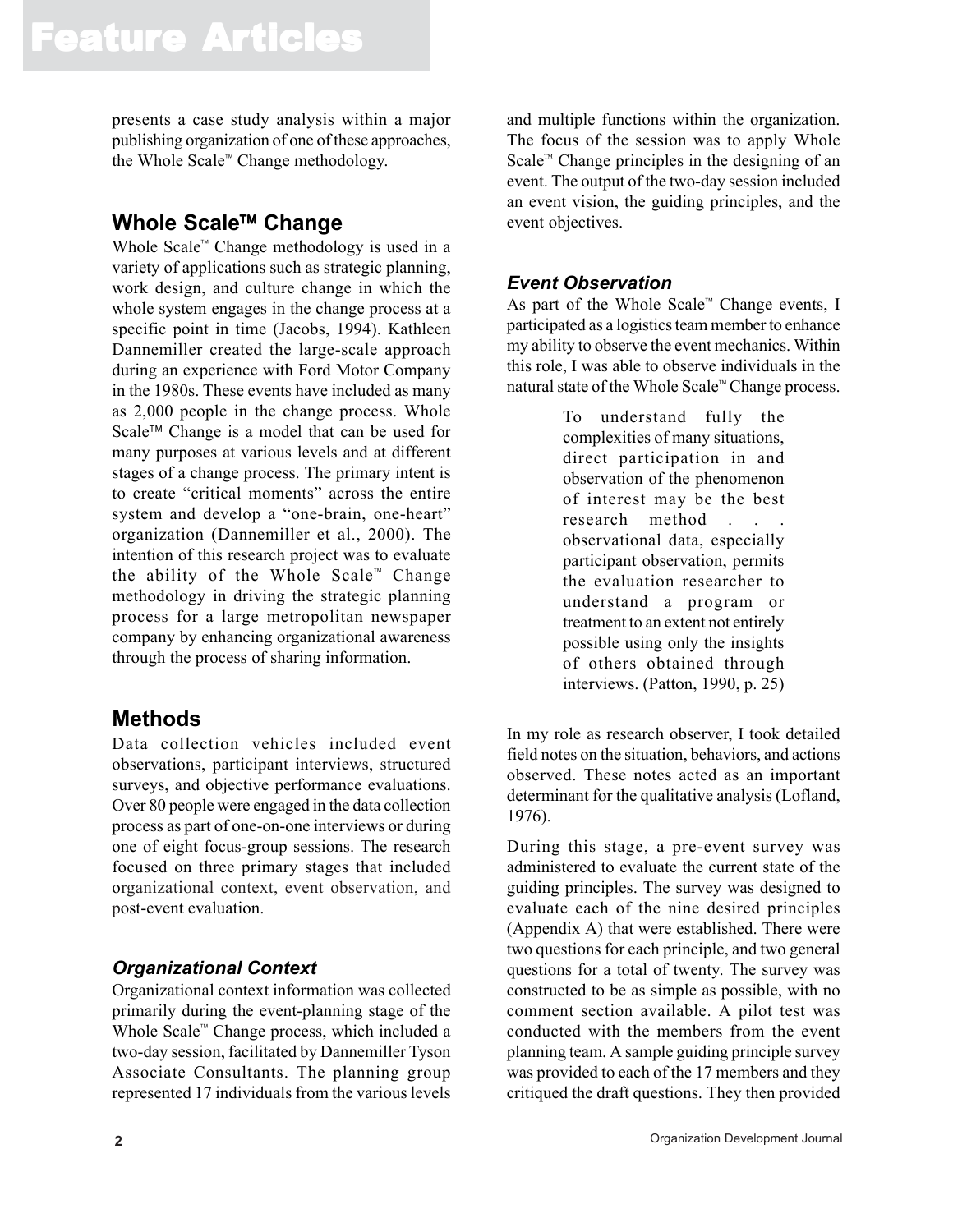synthesized feedback, and a number of questions were rephrased to reflect typical organizational terminology. Some questions were also simplified for clearer interpretation.

#### *Post-event Evaluation*

The post-event evaluations included key interviews, focus group sessions, and post-event and survey results. The research focused on four sub-group case studies, each representing a specific division. Sub-group selection was based on extreme case sampling from pre-event survey results. That is, after a review of the guiding principle survey results, the highest (Newsroom) and lowest (Operations) performing divisions were selected. Additionally, Circulation and Advertising were selected in order to observe the norm. "Unusual or special cases may be particularly troublesome or especially enlightening" (Patton, 1990, p. 169). Ten months passed before the follow-up research reconvened within the organization. The qualitative post-event assessment took one of two forms: either a focus group session, or a standard interview. A structured questionnaire was used to maintain consistency throughout the collection process. An inductive construct was used to design a questionnaire that was simple, clear and openended. The primary purpose of this questionnaire was to standardize the open-ended interviews in order to effectively analyze the information collected. As part of the quantitative post-event evaluation, the original survey was also readministered to event participants (see Questionnaire).

#### **Results**

There were actually three events that built upon one another, which included over 1,100 of the 1,300 employees. The focus for the first event was on determining internal needs and creating a shared strategic plan, while the focus on the second event was more specific to external issues and refining the strategic plan. The third and final event focused less on the strategic plan itself and more on the actions necessary to achieve it.

#### **Questionnaire**

#### **Introduction Question**

You all participated in the 3-day Whole Scale<sup>TM</sup> Change conference (April or May of 1999). What was it like? What happened after the session?

#### **Key Questions**

Since the Whole Scale™ Change conference (April or May 1999) I have .....? (interacted differently, taken more initiative, etc.)

Why (or why not) do you think that is?

Since the Whole Scale™ Change conference (April or May 1999), my department has ....? (improved climate, performance, nothing)

Why (or why not) do you think that is?

What are some of the benefits that resulted (or you anticipate)within your department, as a result of the Whole Scale™ Change process? (Subsidies, teams, open house, pagination, branding, etc.)

How has your department gone about accomplishing (planned to accomplish) these results?

#### **Ending Question**

Looking back upon the entire experience since the Whole ScaleTM Change conference, what would you say the overall effectiveness (behavior, event objectives and business performance) of the process was? Why?

#### *The Events*

The purpose for all these events, as established by the event planning team, was:

> To involve all employees in an open forum to help establish the "company name" as the dominant information source in the area; to build an understanding of the direction we're heading, to participate in the design of how the company functions and grows, and to develop positively.

The event planning team defined the case for change as follows.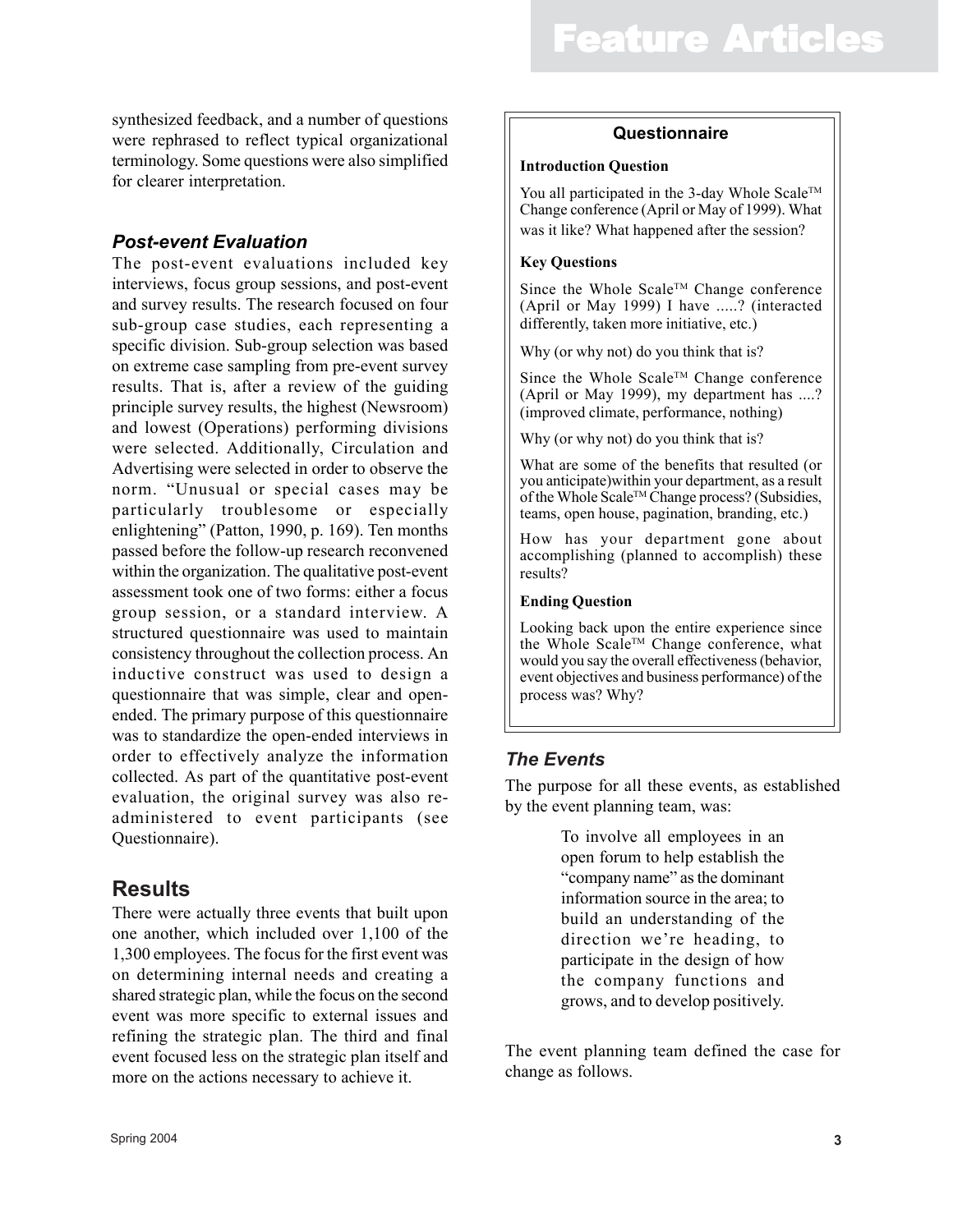#### **Case for Change**

**Falling numbers—**Circulation, penetration and readership are all in decline, although the company has fared better than most in fighting these trends. Key indicators are dropping.

**Urgent to change now—**Today we have the resources: economic soundness, a healthy market, and a great audience to take charge of change and to invest in it. At a crisis point in the future, we could have less control over our destiny, and might be scrambling just to stay in business.

**Time pressures, new life styles—**Our customers' information needs for news and advertising are changing as much as their lives. In fact, at a moment when they are demanding more and more relevant and essential information, they are all too often finding it in other media and they are losing their connection to the company.

**Unique role—-A** free press has a critical function in a community and in a democratic republic. It is all based, however, on a strong economic for the company and on reaching a lot of people. We need to preserve those foundations.

**Rivals—**They are everywhere, aggressively pursuing our revenue and our readers. Technology continues to make it easier and easier to get into the information business and is creating an intensely competitive media environment.

**Exciting era**—Each of us can play a key role in the media revolution. It is a fascinating and challenging time, and we can all be part of the company's next success story.

Each event was a microcosm of the whole organization and included approximately 350 employees. Therefore, everyone within the organization had the opportunity to participate in at least one of the events.

The overall tone of the event evaluations was quite optimistic. One person described a true scenario where a press operator and an individual from Circulation were resolving a chronic problem that had taken place for years. Another person described a similar scenario with Pre-press and Advertising. After rating a nine (high) on the

question, "How confident are you that we will move forward," one individual said, "On Monday, I would have marked it as one or two. Expectations were low; however, today I am more convinced that they are sincere." Others made comments about being excited to be involved in such a major initiative. Some said that this meeting had brought the company closer together and created a more family-like atmosphere. As one individual stated, "I have found out that I work for a company that cares about the employees' concerns and ideas." The single most frequently stated benefit from the evaluations as outlined in the content analysis was "the sharing with other departments." This benefit was mentioned 211 times across all three sessions (Table 1). One person said, "It has brought us together on a personal level and helped us to appreciate one another." Individuals began to see each other in a different manner. While they previously viewed each other as dramatically different, the session produced a heightened awareness around the common struggles throughout the organization.

#### *Eleven Months Later*

There were eight focus groups sessions conducted across the four selected divisions. An interview was also conducted with each of the executive staff leaders from the selected divisions. The overwhelming response to the initial question ("Please describe your experience with the Whole Scale™ Change process? What was it like? What has happened since?") was that the "conferences were very good," but "nothing has changed." Frequently this response was followed up with a comment about how the momentum gained during the conferences dissipated shortly after. However, as the focus group conversations evolved, the events' impact became more apparent. By the conclusion of these sessions, almost everyone interviewed felt that the sharing that occurred during the events was critical. Some said that it created ongoing relationships that acted as the basis for shared understanding and greater awareness. This understanding continued to act as a unifying force long after the event. As one participant said, "It took on a life of its own."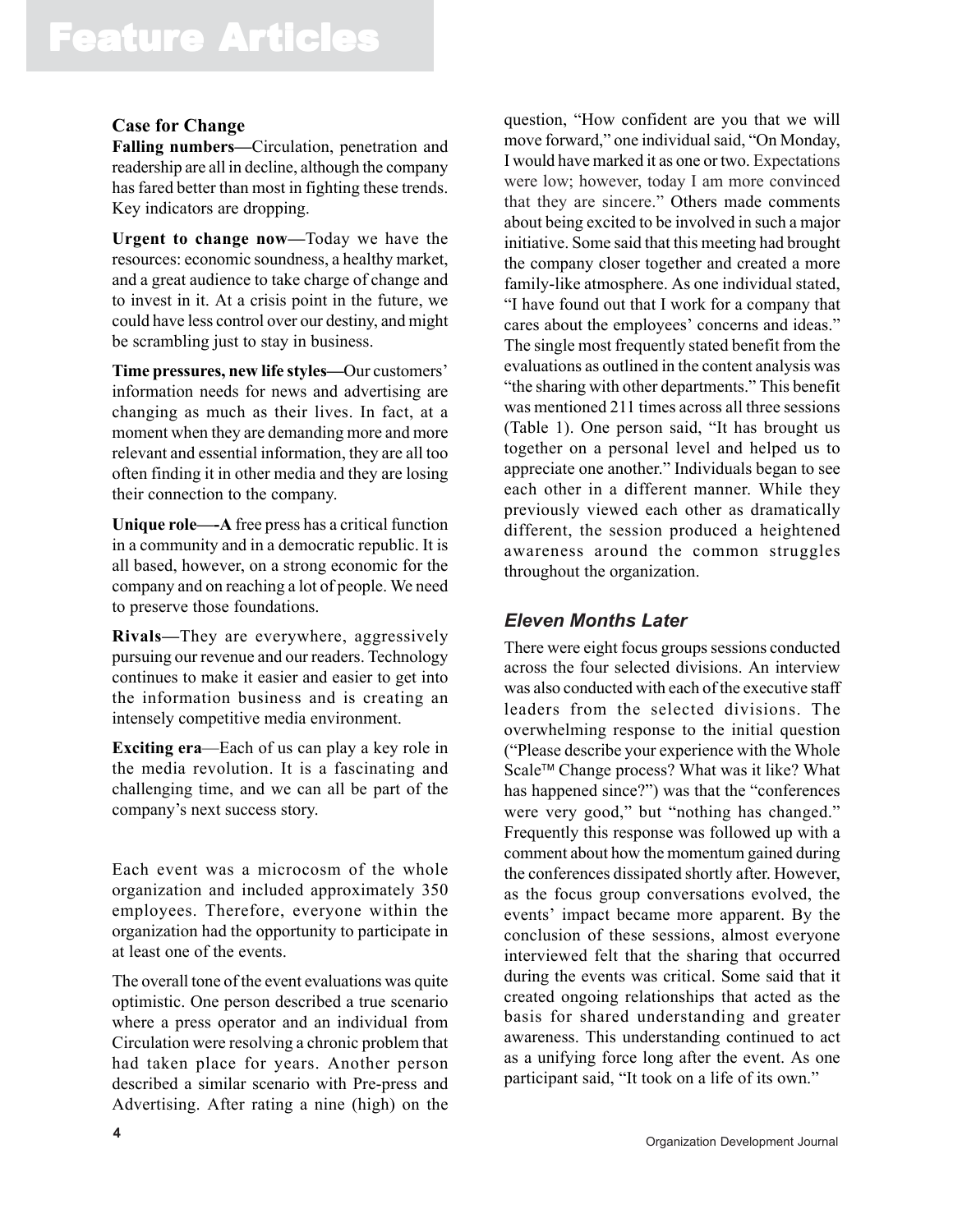| <b>Benefits</b>                      | Session 1 | <b>Session 2</b> | <b>Session 3</b> | Total |
|--------------------------------------|-----------|------------------|------------------|-------|
| Created a unified organization       |           | 12               |                  | 21    |
| Level of employee empowerment        |           |                  |                  | 10    |
| Clear organizational direction       |           |                  |                  | 17    |
| Created a hope and enthusiasm        |           | 16               | 16               | 39    |
| Employees are still skeptical        | 9         |                  | 8                | 22    |
| Learned a lot about the organization | 15        | 16               | 9                | 40    |
| Sharing with other departments       | 56        | 93               | 62               | 211   |
| Opportunity to be heard              | 15        | 27               | 19               | 61    |
| Heard this before                    | 27        | 28               | 20               | 75    |
| Demonstrated leaders' commitment     | 23        | 26               | 30               | 79    |

#### *Survey Findings*

The intention of the survey was to assess the organization's ability to apply the guiding principles that resulted from the strategic plan. The original surveys were administrated at the Whole Scale™ Change sessions. There were a total of 581 responses broken down among departments. The follow-up survey was conducted on a more limited basis with a total of 398 surveys conducted. The survey results demonstrated some degree of improvement for every Guiding Principle as demonstrated in Figure 1.

These improvements were even more distinctive as they related to enhanced awareness and reinforced the qualitative information collected. When analyzed on a division basis, these findings became even more apparent. Divisional stratification was essential because each division proceeded in a different manner in the 11 months following the Whole Scale<sup> $TM$ </sup> Change sessions.

#### *Newsroom*

In general, people felt as if they had been taken care of within the Newsroom. Decisions had been pushed down to the appropriate level and



**Figure 1. Improvement by Survey Question**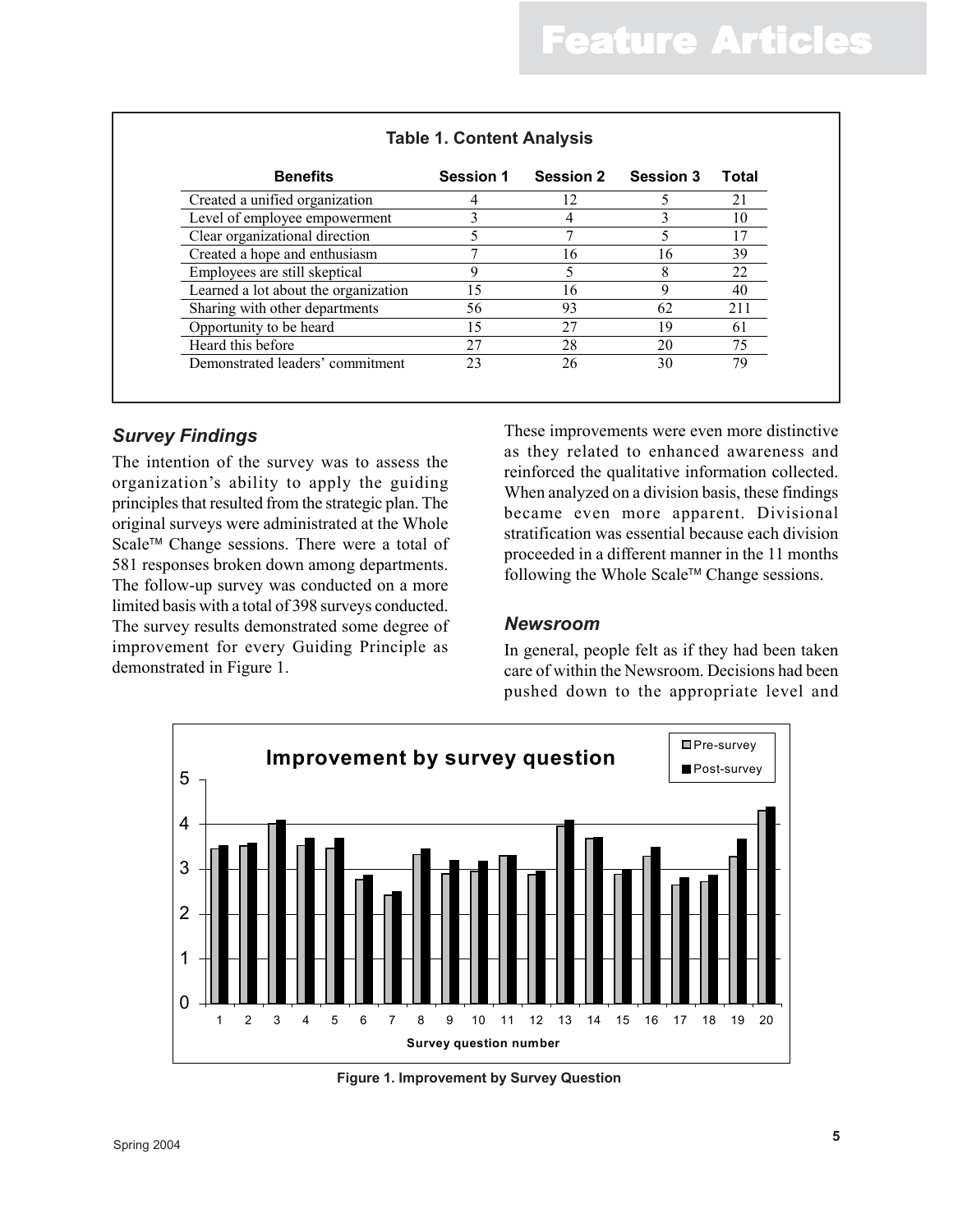individuals were recognized for their performance. One person said, "Overall, I am a damn happy little camper." Leadership had taken an active role in trying to boost morale and creating a productive work environment. One of the more frequently expressed impacts from the Whole Scale™ Change events had to do with the Newsroom's arrogance or at least perceived arrogance. Participants from other focus group sessions said that the Newsroom responded to this feedback by holding some "open house" sessions, which acted as a gesture to breaking down the arrogance barrier. One example that illustrated this new perception was the recognition given through the tough story awards. It was also mentioned, "We often get pats on the back." The employees truly respected division leadership, who believed in the participative approach.

While there were actually four areas from the survey that proved to be statistically significant (at alpha  $=$  .05) within the newsroom, question 19 ("I have a clear understanding of the company's strategy." was the one that most directly illustrated an enhanced level of awareness within the division. The average rating changed from 3.08 to 3.60 in the 11 months after the session, with a p-value of .005 (Table 2).

While a number of other responses demonstrated statistically significant changes within the Newsroom, these changes were difficult to connect with the Whole Scale<sup>TM</sup> Change sessions. This difficulty was partially due to their already heading down this path and partially because very little formal structure was applied. Since the pre-event

culture was already more participative and autonomous, the Newsroom was able to progress on a more informal basis. People simply used the process as a catalyst for the ongoing change process.

#### *Circulation*

When asked to fill in the blank to the question, "My division has since the Whole Scale™ Change event," one employee responded by saying, "Lost a lot of employees." A deeper probe into this response showed that nobody could actually provide the real turnover rates, but a respondent did go on to say, "that we feel underappreciated even though we always get the job done." Respondents did feel as if attempts were made to improve communications and that they were much more aware of the struggles that other departments were going through as a result of the Whole Scale<sup>™</sup> Change process. One person said, "We are working better across organizational boundaries today and we understand some of their issues." Prior to the session each department had its own goals, with little knowledge about how those goals aligned with the organizational strategy. It was also unclear which goals took priority. As one person stated, "The conference helped us to become more focused on organizational performance, and helped us to understand that we were members of a larger organization." The events helped to break down the mindset of protecting one's own turf. During the two focus group sessions people did recognize improvements in the sharing of information across boundaries.

| <b>Question 19</b>                                                                                                                                                                | N  | Mean | <b>StDev</b> | <b>SE Mean</b> |
|-----------------------------------------------------------------------------------------------------------------------------------------------------------------------------------|----|------|--------------|----------------|
| 99New19                                                                                                                                                                           | 86 | 3.08 | 1.14         | 0.12           |
| $00$ New $19$                                                                                                                                                                     | 65 | 3.60 | 1.06         | 0.13           |
| Difference = $mu\ 99New19 - mu\ 00New19$<br>Estimate for difference: -0.519<br>95% CI for difference: (-0.874, -0.163)<br>T-Test of difference = $0$ (vs. not =): T-Value = -2.88 |    |      |              |                |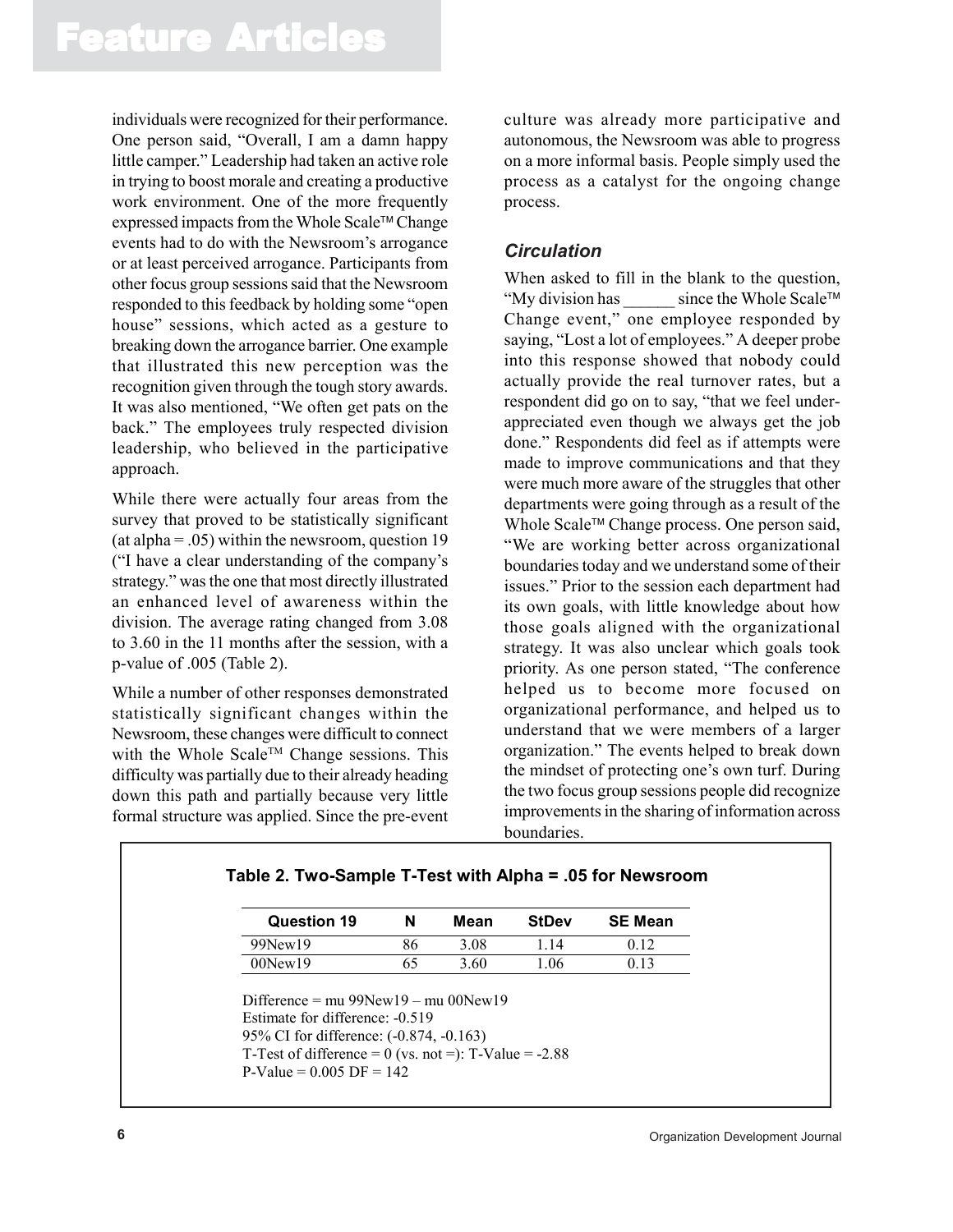Only question 15 from the survey ("The organization does a good job of retaining high caliber employees.") proved to generate a statistically significant change within Circulation, which has a P-value of .036. Overall, the department demonstrated relatively static performance with eight measures declining and 12 improving. They were extremely cynical about division leadership. One person responded, "Many of our leaders have not changed." This person went on by saying, "They said that they would listen to us and they haven't."

#### *Operations*

There were some noted improvements within Operations but they occurred on a fragmented basis. For example, one person stated, "I think employees are communicating much better, but there're still some managers that don't get along with one another." Another person mentioned that, "Pre-press is working much closer with the Pressroom and Advertising than ever before." People also took a stand for the vision statement, which was to "be the region's leading source of the information. We will enrich the lives of customers and communities with an excellent newspaper and other valuable products and services."

One very powerful illustration of improvement was observed during the post evaluation. An article, with what was perceived to be an offensive picture, was sent to the Press. The Pressmen refused to run the picture in its current form, referring to its impact on readers. Upper management got involved and the story was deemphasized. As a result of this situation, one employee wrote a letter that stated,

> Since the [Whole Scale™ Change] meetings, many of the more blue collar workers in the building, including some from the press-room, believed their concerns and their opinions really didn't matter to those in upper management. I can't explain to you how wonderful I think it is that they stood up for what they felt was right and that their voices were listened to. Right on! Right on!

Once again question 19 ("I have a clear understanding of the company's strategy.") proved to be statistically significant with a P-value of .098 (Table 3).

While awareness of the overall strategy was enhanced and there were some noted improvements in communications, a "wait it out" attitude pervaded the division. There was a high degree of middle manager resistance and the feeling was that this was not any different from the previous change initiatives and that in due time it would go away. Individuals actually viewed middle managers as buffers, limiting the flow of information upward and downward. The sense was that senior leadership was supportive of this initiative, but they really did not know what was actually happening on the floor. One person stated that "upper management is oblivious to the

| 128<br>3.13 |                                      |       |
|-------------|--------------------------------------|-------|
|             | 1.07                                 | 0.095 |
| 3.38<br>107 | 1.21                                 | 0.12  |
|             | Difference = mu $99Op19 - mu 00Op19$ |       |

Г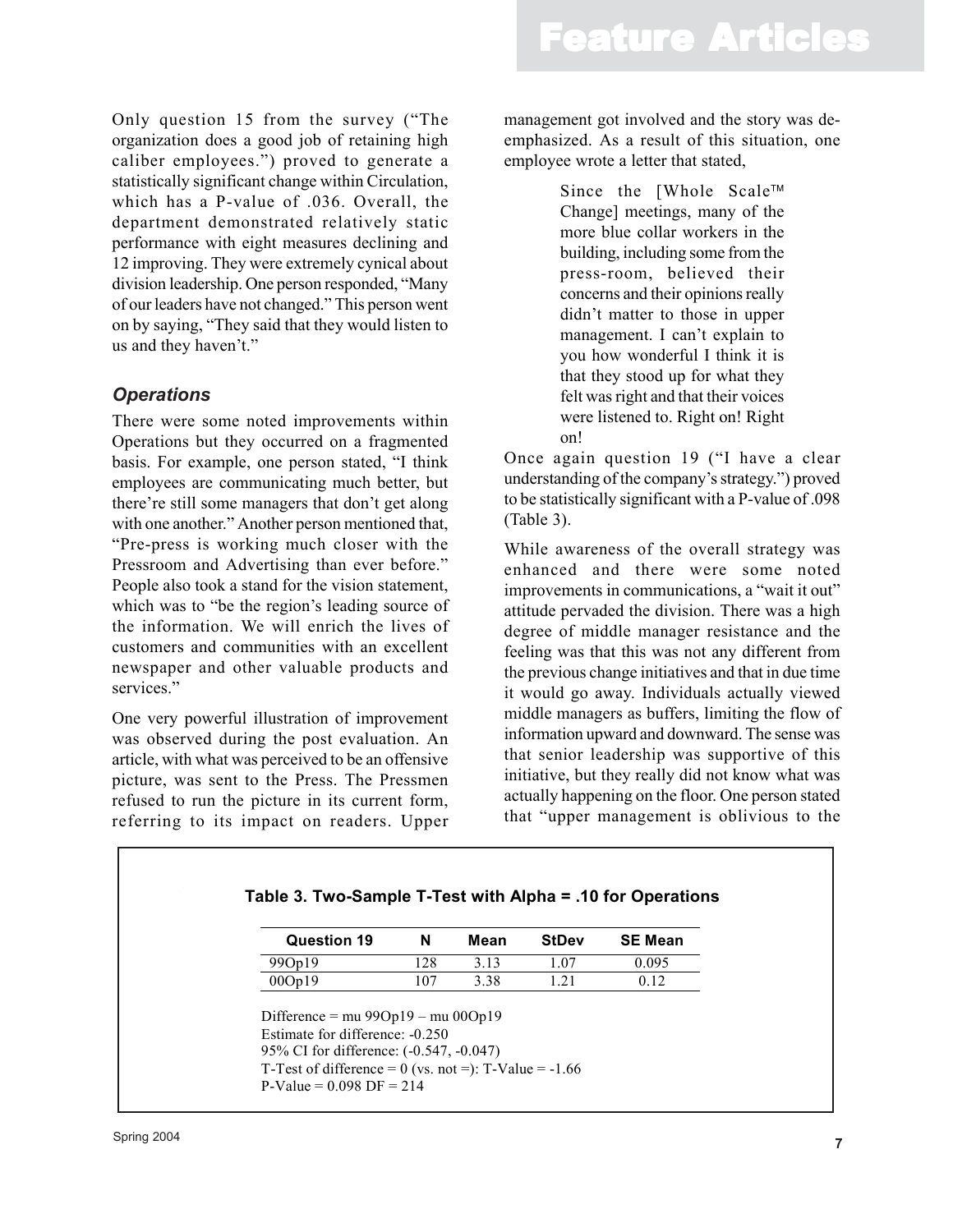situation as it exists on the floor." Another employee shared a story in which he was told directly by a middle manager and then instructed about a problem that existed "that doesn't go any further then me—you understand."

#### *Advertising*

It appeared during the follow-up evaluation, eleven months after the event, that Advertising had made great strides since the Whole Scale™ Change process. Their department applied more rigor and formality to the process than any of the other three divisions, and senior leadership fully supported the change process. Shortly after the conference, they chartered four teams to work on specific issues within Advertising. They included improving communication, increasing support staff, expanding teams, and cross training. A formal steering team was established and members were selected for each of these teams with given objectives to achieve. These groups were also tangibly supported. One senior leader was quoted as saying, "I don't care how much it costs. If it's the right thing to do, let's do it." Another person said, "We were given recognition in the form of praise and provided with coaching support." Formal presentations were made to the steering committee from all four groups. For example, the Increase Support Staff Team made specific recommendations on adding certain positions. They did so in a highly systematic way, looking at the monetary cost and benefits of such changes. The Improving Communications Team provided

specific recommendations on how to better utilize current technology as a vehicle, with some additional recommendations. The Team Expansion group provided formal recommendations that included everything from structure, layout, and individual responsibilities. The Cross Training Team reviewed the current training needs and provided specific recommendations for taking advantage of existing opportunities.

Advertising employees did think that the Whole Scale<sup>™</sup> Change process improved communications and enhanced customer service, especially on the front lines through the process of cross-department cooperation. Advertising invited members from Pre-press to visit the division so that they could enhance internal customer service. One person said, "The culture change process acted as a catalyst to drive this process forward and we have succeeded." Another person said, "The conference provided us with a burst of energy necessary to mobilize us." It was as if the event moved the division by energizing the cynics into action.

While four questions proved to be statistically significant, question 19 ("I have a clear understanding of the company's strategy is most relevant to enhancing organizational awareness.") had a P-value of .004 (Table 4).

#### **Discussion**

While this case analysis does not demonstrate overwhelming objective performance

| <b>Question 19</b>                                                                                                                                                                              | N   | Mean | <b>StDev</b> | <b>SE Mean</b> |
|-------------------------------------------------------------------------------------------------------------------------------------------------------------------------------------------------|-----|------|--------------|----------------|
| 99Adv19                                                                                                                                                                                         | 103 | 3.34 | 1.19         | 0.12           |
| $00$ Adv $19$                                                                                                                                                                                   | 84  | 3.81 | 1.01         | 0.11           |
| Difference = $mu\ 99\text{Adv}19 - mu\ 00\text{Adv}19$<br>Estimate for difference: -0.470<br>95% CI for difference: (-0.788, -0.152)<br>T-Test of difference = $0$ (vs. not =): T-Value = -2.91 |     |      |              |                |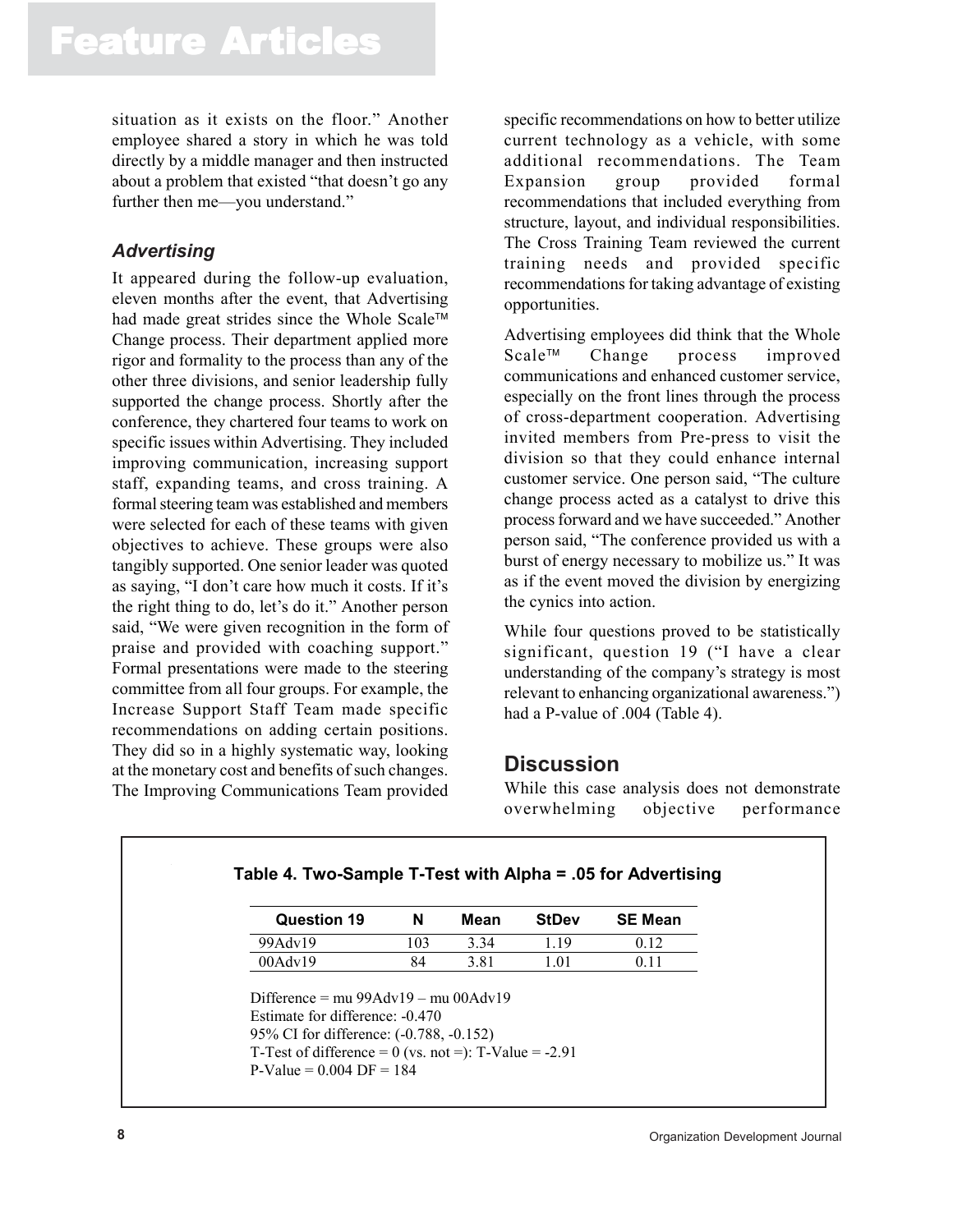improvements, it does demonstrate a significant impact of the Whole Scale<sup> $TM$ </sup> Change process's ability to enhance the level of organizational awareness. The findings of this research demonstrate the ability of the methodology to enhance the level of organizational awareness, which includes a heightened understanding of organizational strategy, clarity around common group struggles, a unified view of the need for change, and an appreciation for the various roles across the larger organization. Whole Scale Change acted as a platform for the creation of a shared vision that extended beyond the sessions. Question 19 ("I have a clear understanding of the company's strategy is most relevant to enhancing organizational awareness.") proved to be statistically significant across three of the four divisions, demonstrating an enhanced understanding of the organizational strategy across the various groups.

#### **Study Limitations**

The intent of this study was to evaluate the effectiveness of the Whole Scale Change TM process, so the findings can be considered only within the context of the organization studied. This research was truly exploratory and the limited information provided from this single case is too small for much generalization. To enrich the findings of these sub-cases and to enhance the potential for future a generalization, a triangulation research design was applied that included a mixture of measurement and analysis components. However, based on the nature of such an intervention, many interacting variables need to be considered, and I cannot be certain that all these issues were incorporated into the 11-month long study.

While there certainly seemed to be pockets of significant improvement within parts of the organization, the Whole Scale<sup> $\mathsf{TM}$ </sup> Change process itself may not have produced these changes. These changes may have been dependent on division leadership, culture and/or focused process improvements. However, it is apparent that the Whole Scale™ Change processes did enhance the degree of organizational awareness around such components as strategy, roles and responsibilities,

Spring 2004 **9**

and system-wide problems. The most substantial part was the experience itself and its impact on individuals, not the action plans. The conference was an eye-opening experience. One person said, "The quality of the outcomes themselves did not improve; however, the organization's ability to implement those outcomes was significantly enhanced<sup>"</sup>

The Whole Scale  $TM$  Change process created awareness across the larger system that helped people gain a better appreciation of everyone's efforts. Individuals shared their frustrations, their struggles and their beliefs. It was a highly effective way of demonstrating what other groups do within the context of the larger organization. As one person described the conference experience by saying,

> Each group had its own goals and we never really cared about how those goals aligned with the divisions' goals or the organization's goals. It was also unclear as to which goals took priority, for nobody even asked this question. So, naturally they were only concerned with their own.

He then went on to say, "The conference helped us to become more focused on organizational performance, and helped us to understand that we were members of a larger system." The case analysis also demonstrates the ability of the Whole Scale <sup>™</sup> Change process in breaking down traditional organizational boundaries through the sharing of information, as illustrated in the content analysis. The space created within the events enabled system members to truly share. It provides the forum to initiate and mobilize an organization towards establishing system-wide solutions verses the traditional piecemeal approach. The sharing of information and creating of new relationships that evolved through Whole Scale<sup> $TM$ </sup> Change can act as the catalyst for broader change.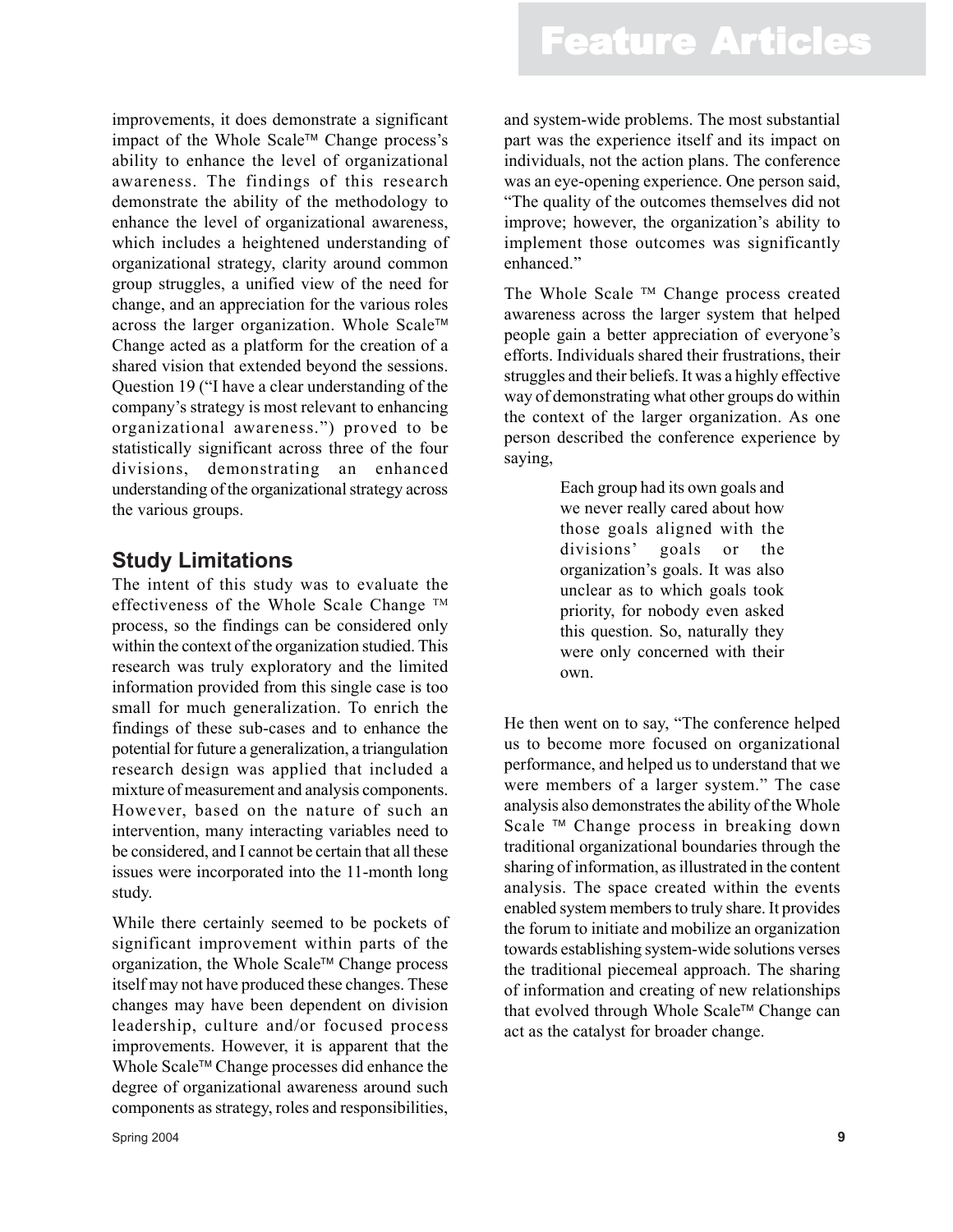| <b>Appendix A</b> |  |  |  |  |
|-------------------|--|--|--|--|
|-------------------|--|--|--|--|

|                | <b>Rating Scale</b><br>1 - Disagree 2 - Somewhat disagree 3 - Not sure 4 - Somewhat Agree 5 - Agree                          |                        |
|----------------|------------------------------------------------------------------------------------------------------------------------------|------------------------|
|                |                                                                                                                              |                        |
| 1.             | Customer service standards are clearly communicated throughout the<br>organization.                                          | 12345                  |
| 2 <sub>1</sub> | Employees consider the implication of their own decisions/actions on<br>customer service and satisfaction.                   | 12345                  |
| 3 <sub>1</sub> | The company has strong ethical standards for conducting business.                                                            | 12345                  |
| 4 <sub>1</sub> | Employees consistently act in a way that upholds the integrity of the<br>company.                                            | 12345                  |
| 5.             | The company provides the appropriate learning opportunities to develop<br>the knowledge and skills I need to perform my job. | 12345                  |
| 6.             | Employees have the time to take advantage of development<br>opportunities.                                                   | 12345                  |
| 7.             | Leaders are too slow in making decisions.                                                                                    | 12345                  |
| 8.             | Employees consistently push themselves to act quickly.                                                                       | 12345                  |
| 9.             | Employees participate in making decisions that affect their departments'<br>work.                                            | 12345                  |
| 10.            | Employees can act independently and make decisions on their own.                                                             | 1 2 3 4 5              |
| 11.            | Employees often find creative new solutions to problems by challenging<br>existing practices and assumptions.                | 12345                  |
| 12.            | In our company, there are consequences to trying new ideas that fail.                                                        | 12345                  |
| 13.            | Generally, employees treat each other with respect.                                                                          | 12345                  |
| 14.            | Generally, leaders treat employees with respect.                                                                             | 12345                  |
| 15.            | The company does a good job of retaining high caliber employees.                                                             | 1 2 3 4 5              |
| 16.            | This organization does a good job of hiring qualified employees.                                                             | 1 2 3 4 5              |
| 17.            | Most employees have an opportunity to share in the organization's<br>financial success.                                      | 12345                  |
| 18.            | This company does not do an adequate job of recognizing employees for<br>their contributions.                                | 1 2 3 4 5              |
| 19.            | I have a clear understanding of the company's strategy.                                                                      | $\overline{1}$ 2 3 4 5 |
|                | 20. I am proud to work at the company.                                                                                       | 12345                  |

#### **References**

- Axelrod, R. (2000). *Terms of engagement: Changing the way we change organizations*. San Francisco: Berrett-Koehler Publishing Inc.
- Axelrod, R. (1996). The conference model after four years of practice. *Journal for Quality & Participation*, *19*(5), 74–79.
- Axelrod, R. (1992). Getting everyone involved: How one organization involved its employees, supervisors and managers in redesigning the organization. *Journal of Applied Behavior Science, 28*, 499– 509.
- Bailey, D. & Dupre, S. (1992). The future search conference as a vehicle for educational change. *Journal of Applied Behavior Science, 28*(4). 510–520.
- Becker, H. (1970). *Sociological work: Method and substance*. Chicago: Aldine Publishing Co.
- Boyett, J. & Boyett, J. (1999). *The guru guide: The best ideas of the top management thinkers*. Wiley, New York.
- Bryson, J. & Anderson, S. (2000). Applying large-group interaction methods in the planning and implementation of major change efforts. *Public Administration Review, 60*(2), 143–163.
- Bunker, B. & Alban, B. (1992). What makes large group interventions effective. *Journal of Applied Behavioral Science, 28*(4), 579–592.
- Bunker, B. & Alban, B. (1997). *Large group interventions: Engaging the whole system for rapid change*. San Francisco: Jossey-Bass Publishers.
- Cabana, S. (1995). Participative design works: Partially participate doesn't. *Journal for Quality & Participation, 18*(1), 10–20.
- Cabana, S. (1995). The search for effective strategic planning is over. *Journal for Quality & Participation, 18*(4), 10–19.
- Conner, D. (1992). *Managing at the speed of change.* NY: Random House Inc.
- Dannemiller, K., Tolchinsky, P., Loup, R., James, S., Belanger, J., & Blixt, A., et al. (2000). *Whole*